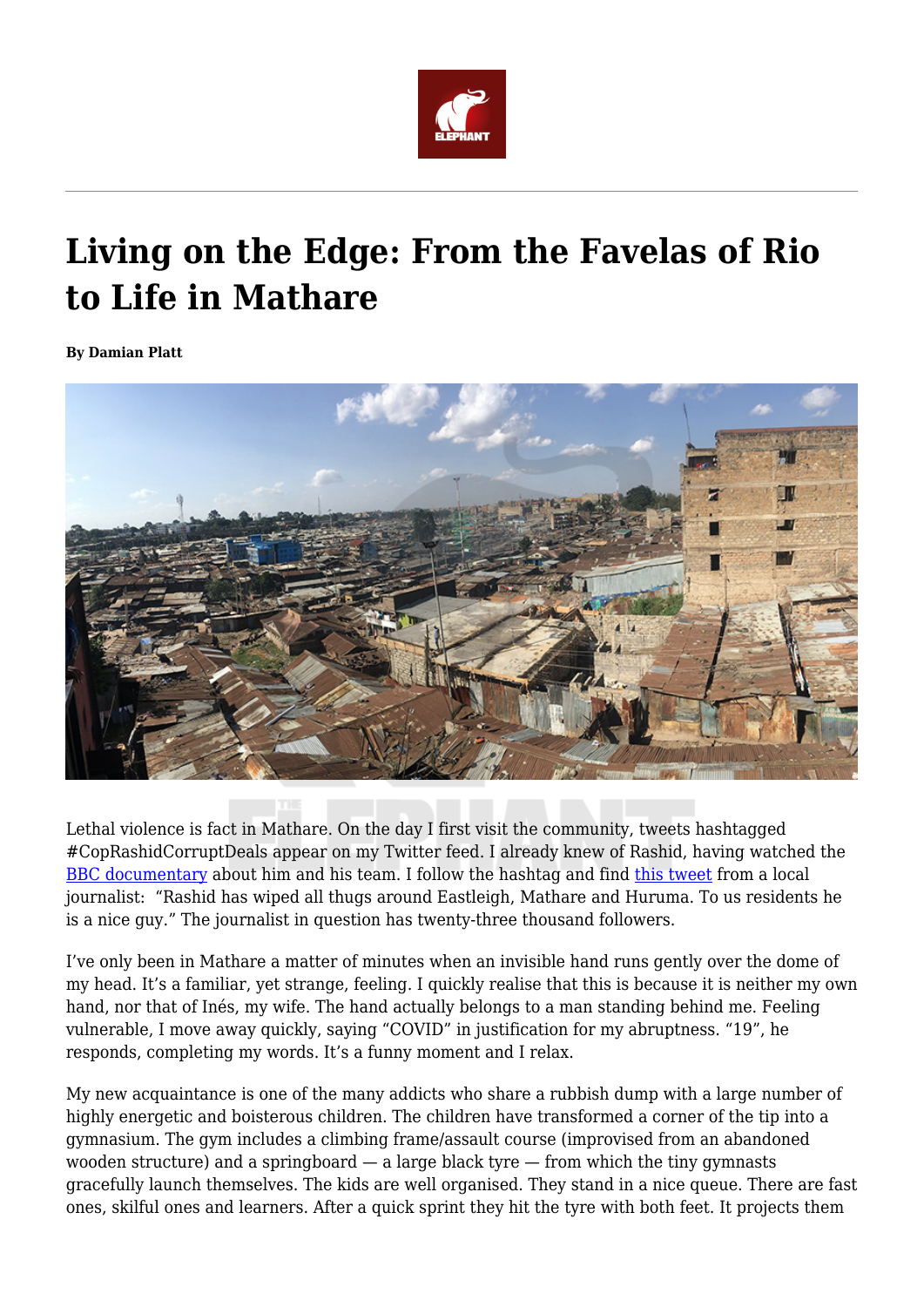and they spin defiantly, airborne above the garbage for a split second, before landing on the piece of carpet that serves as a crash mat. Fans gathered to watch the spectacle make approving sounds for the best leaps and twists. The contrast between the shiny-eyed bounce of the children and the glazed stagger of the addicts is stark and saddening.

I'm in Mathare to visit members of the [Mathare Empire](https://www.youtube.com/watch?v=aUh9dca5C4E) collective. The enterprising young members of this group have recently occupied and redecorated an abandoned building at one end of the trash pile. Their porch provides front-row seats from which to watch the young athletes practice their somersaults. It is fittingly decorated with a painting of a child with huge boxing gloves and a stopcorona mask. This is one of several large and handsome murals depicting faces that gaze patiently over the dump.

Despite the distracting vivacity of the young gymnasts, the garbage heap is treacherous. It almost swallowed up a little girl recently. The piles and layers of trash hide pools of rainwater, transforming the junk into something akin to a deadly swamp. The girl, running to greet her father, sunk into one such concealed crevice and began to go under. Quick-witted bystanders saved the day, plucking her out before she disappeared.

The purpose of my visit is to present and discuss projects in Rio de Janeiro, where I lived until recently. In Rio I first worked for Amnesty International, documenting and [campaigning against](http://news.bbc.co.uk/2/hi/americas/3190101.stm) [human rights violations](http://news.bbc.co.uk/2/hi/americas/3190101.stm) in some of the city's 1000+ world-famous and, sadly, ultra-violent favelas. I later became involved in grassroots cultural and youth initiatives aiming to empower and raise the self-esteem of Rio's young people and communities. This work is documented in a book titled *[Culture](https://www.penguinrandomhouse.com/books/306310/culture-is-our-weapon-by-patrick-neate-and-damian-platt-foreword-by-caetano-veloso/) [is Our Weapon](https://www.penguinrandomhouse.com/books/306310/culture-is-our-weapon-by-patrick-neate-and-damian-platt-foreword-by-caetano-veloso/)* and included a project by JR — a TED prize-winning French artist — called [Women](https://www.jr-art.net/projects/rio-de-janeiro) [are Heroes](https://www.jr-art.net/projects/rio-de-janeiro). Most recently, in 2019, I helped to organise the construction of [a skatepark in Maré,](https://vimeo.com/471357811) a neighbourhood made up of sixteen favelas originally constructed on swampland.

We have lots to talk about. While sharing ideas and stories with the group, I discover they have recently taken part in a video call with [Raull Santiago,](https://www.frontlinedefenders.org/en/profile/raull-santiago) a prominent human rights defender from the Alemão (German) complex, one of Rio's most violence-hit communities. The issues faced by the residents of Mathare and Alemão are similar yet different. Both are very big, but Mathare is much more densely populated and much poorer. While both places suffer violence, [Alemão is a war zone](https://www.youtube.com/watch?time_continue=4&v=-fKHOSsoujU&feature=emb_title). Both are built in a valley and are full of human endeavour and misfortune in equal measure. In both places young men, specifically, are at high risk of coming to a violent end.

We go for a walkabout. My guides show me how and where they have staked out green spaces, planted trees and painted structures with bright murals, (part of their work for the Mathare Green Movement). These actions bring levity and freshness into the often airless and monochromatic environment. I'm struck by their colourful imaginings of other universes on the walls of public toilets. Just one of these strong-smelling units can cater for the needs of five thousand Mathare residents. I also learn that the toilets are centres of socialisation — children's friendship networks in Mathare are built around who shares the facility nearest your house. Kids playing in front of several of the vibrantly decorated loos that we visit demonstrate this. The pictures on the walls imagine other possibilities — outer space or lush tropical forests — while others remind users of their current terrestrial responsibilities: don't forget your mask!

I suffer from sensory overload walking around Mathare. As in Rio, there are myriad sights, sounds and smells to take in all at once. Because of COVID-19, school is out when I visit. Children are everywhere. The community is spread across a gentle valley, not the steep escarpments of many favelas in Rio. Corrugated iron shacks — so close together that visually they form a vast iron sheet of rusted red, grey and brown — cover the slopes. The poverty is grinding. Narrow paths zigzag between lean-tos and rank smelling drains. Most of the shacks are low and many look as if they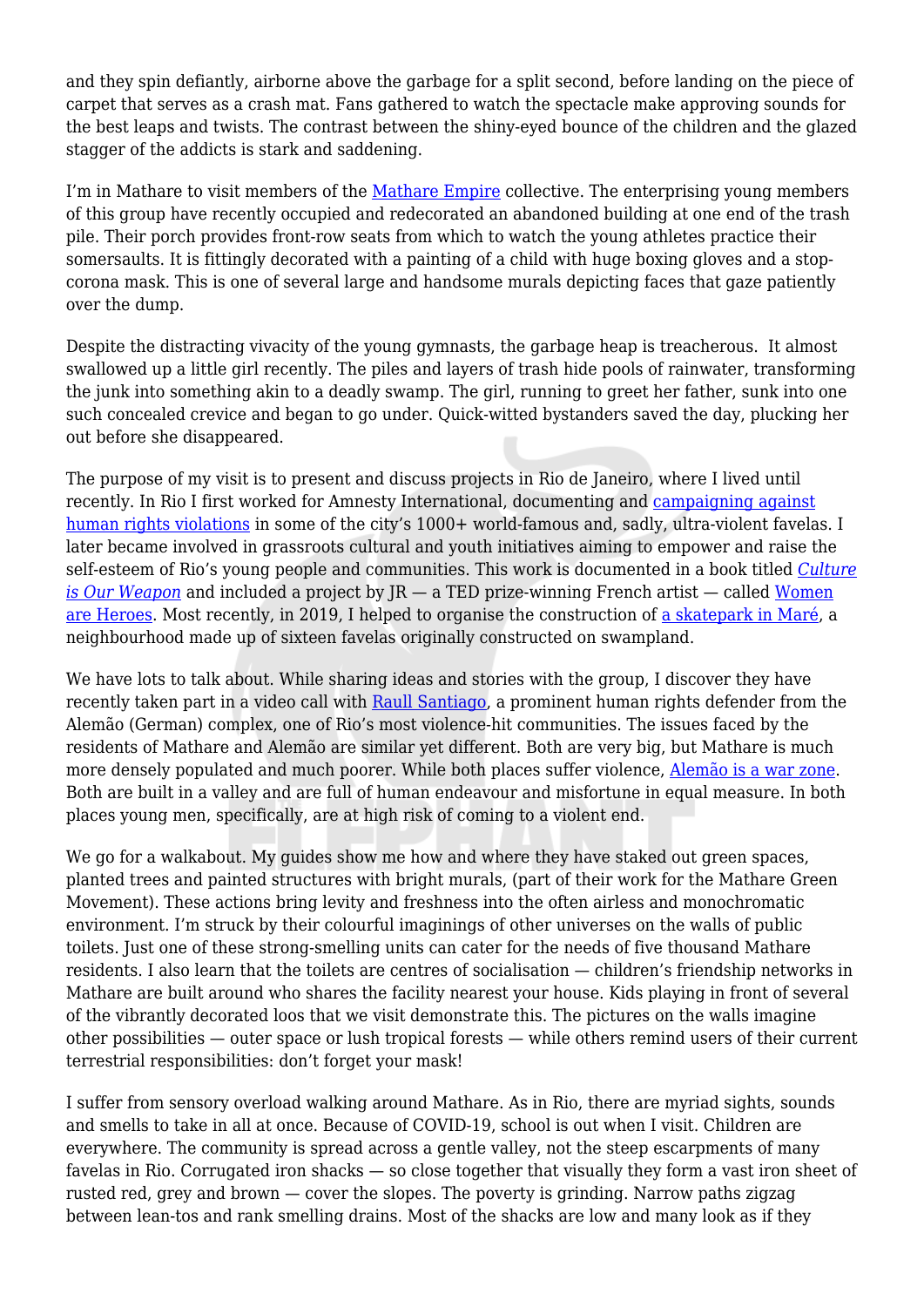might fall down should you push them.

In contrast, residents are mostly well dressed and clean. Commerce, licit and illicit, crowds the pathways and thoroughfares. Cheap, ripe fruit and vegetables abound. I taste sweet pineapple and see watermelon, avocados, tomatoes, garlic, peppers and onions. Vendors hawk pastries, eggs and sausages. Cooks stir delicious smelling dishes over wood fires. In Rio, obesity in low-income communities is a serious issue. Here I'm impressed — most people in Mathare look healthy and strong.

We pass a wealth of legal, illegal, social, spiritual and commercial activities — khat stalls, illicit hooch making stills, drug dealing areas, NGOs, schools, churches, mosques and markets. Public soap dispensers and water for handwashing remind us that COVID-19 is ever-present, even though social distancing is impossible. Besides the sale of food there is plentiful commerce—mobile phone businesses, hardware shops, beauty salons, charcoal vendors, *boda boda* riders and stalls selling new and second-hand clothes. Authentic second-hand garments are considered infinitely more stylish than bogus new ones, I am informed. Fake clothes in Mathare = a serious fashion crime! It's the same in Rio, where favela residents take pride in their appearance. However, Brazil does not have such an abundance of second-hand imports. And so in Rio, the emphasis is more often on an item's newness, not necessarily its authenticity.

Yet despite the trading, hustle and bustle and a resilient-looking population, the overwhelming sensation I have in Mathare is that of risky living. I can only try and imagine the heat inside the shanties in high summer or what happens during the rains, when sewers flood and the metal shanties become dangerous because of electric shocks from exposed wiring. But although Mathare is economically poorer and less developed than similar communities in Rio, I do not feel suffocated by the inescapable threat of violence. In Rio's battle-scarred favelas, gun-toting teenagers patrol the alleyways. Bullet holes in the masonry all around inform you that the weapons are not just for show. Violence is real and present and you are constantly reminded of this.

When I ask my quides about the tweet concerning Rashid they tell a very different story from that of the journalist who described him as "hero". For young men in Mathare, Rashid is the grim reaper in human form and something of a shape shifter, known for his ability to camouflage himself and merge with the surroundings. He carries pictures of targets on his phone. Businesses pay him to go after miscreants. However, innocents, friends, associates or just the unlucky often end up dead.

The guys I am with are mostly in their early twenties. Statistically, they are the group most at risk from police violence. The presence of killer cops does not make them safer or protect them from crime. Local thieves, they tell me, refer to after dark as "office hours" and can even rob someone they know because those are "the rules and young thieves will take everything you have—even your girlfriend. They take drugs that make them fearless and immune to pain." These include pills called "cosmos", sold by local dealers. Cosmos pills come in different colours according to strength and stain the user's lips. The tablets are apparently prescription medicine for mental illness, stolen from the public health system.

Law-abiding young men in Mathare live between a rock and a very hard place. When they talk about problems, conversation revolves around work and danger. While dignified employment is scarce, even for the well-educated, the threat of violence is permanent. Rashid — seen as something of an executioner-in-chief — exercises the power of life and death through his actions and their multiplication in the public imagination.

The youth in the favelas of Rio favela suffer from precisely the same issue. Police killings (extrajudicial executions by any other name) in the city are among the highest  $-$  if not the highest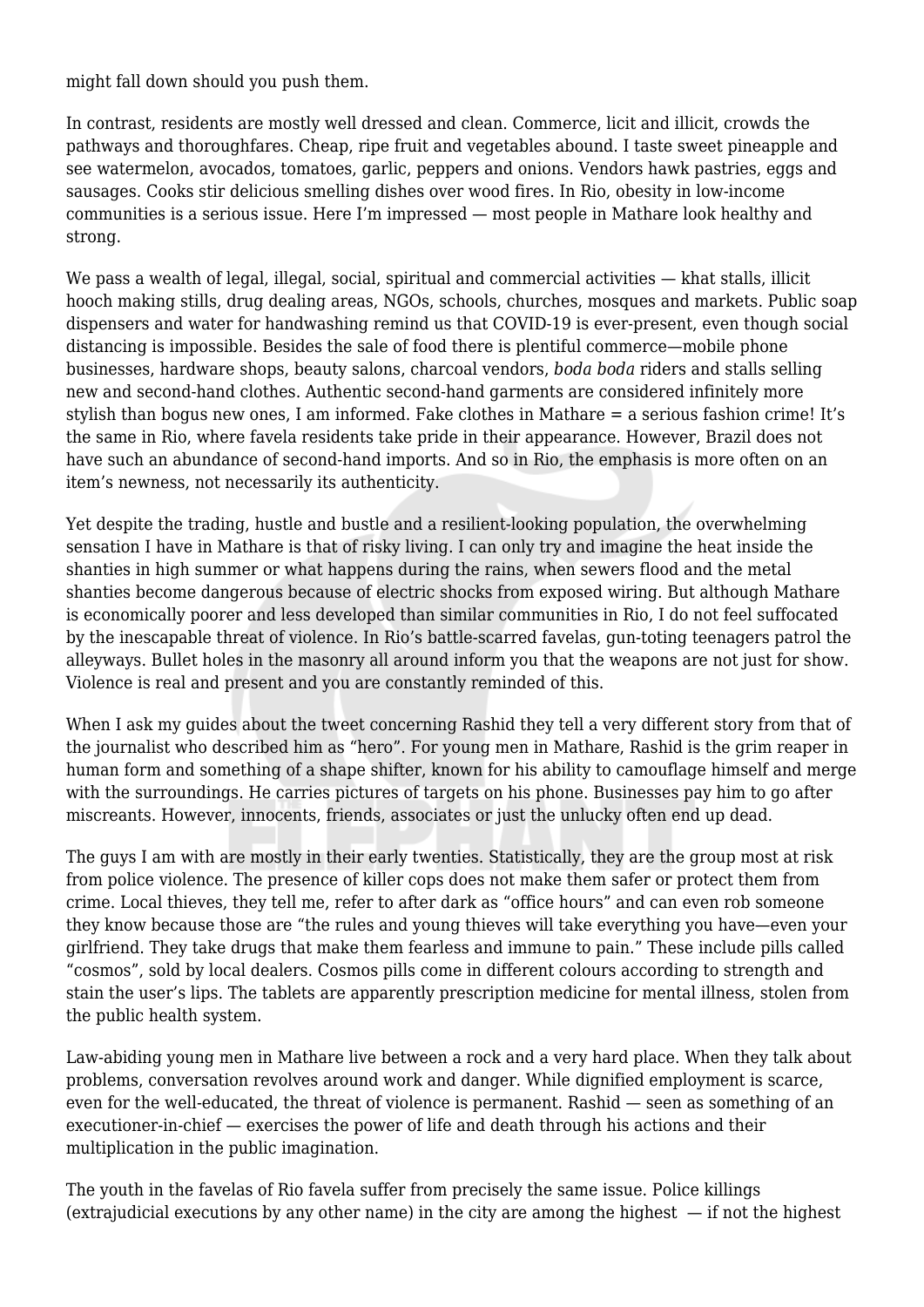— in the world. The slaughter takes place in the context of a [so-called drug war](https://quillette.com/2020/09/10/four-decades-of-terror-rio-de-janeiros-never-ending-drug-war/) whereby society overlooks illegal police action in return for perceived security. Young men in favelas are also at risk from gangs inside their communities who also kill without pity. Fierce and chaotic gun battles between police and lawbreakers very often leave behind victims of stray bullets. By the end of 2019, Rio's police force had shot and killed 1,810 alleged suspects in supposed confrontations, the highest annual number on record and almost twice the 1,003 victims of police violence for the entire US that year. In 2020 lethal police violence and operations in favelas in Rio continue at full steam; they did not abate even under COVID-19 lockdown.

As in Nairobi, where some locals describe Rashid as a hero, the Brazilian media and public have long tolerated and encouraged extrajudicial executions as purported crime fighting. Typical practice is to [execute a victim in a fake shoot-out.](https://www.youtube.com/watch?v=YY38BRD_UQs&feature=emb_title) In just a few hours in February 2019, during a single operation in a favela, Rio police shot and killed 13 suspects. These included nine young men in a house, who, according to witnesses, were trying to give themselves up. However, sometimes they don't even try to pretend — as was the case in a Rio suburb in 2005, when off-duty police in cars [shot and killed 29](https://www.rioonwatch.org/?p=52398) [civilians](https://www.rioonwatch.org/?p=52398) in a single evening.

Widespread public consent for criminal state violence in Brazil is encapsulated in the popular saying "[a good thug is a dead thug"](https://www.jacobinmag.com/2018/11/brazil-bolsonaro-security-guns-sivuca-militias), first adopted by police death squads operating in the 1960s at the beginning of the country's 20-year military dictatorship. In 2018, future president Bolsonaro took the dictum to extremes by pledging to unleash waves of violence across the country when elected, saying, "if a policeman kills 10, 15 or 20 with 30 bullets each he must be decorated, not charged". Other politicians followed suit, campaigning on explicit platforms of lethal violence. Despite the extremely high numbers of police killings, individual cases of which are rarely scrutinised, Bolsonaro committed to the introduction of new legal mechanisms to further protect killer police from investigation.

In Brazil, killer cops, drug traffickers and death squads have long terrorised low-income communities across the nation. In rural areas, local police and hired gunmen provide such a service. In cities and their peripheries, the absence of the state and lack of regulation in poor neighbourhoods and favelas offer a wealth of illicit opportunity. Whoever provides security in these areas can step in to control the local economy, provision of services and crucially, access to the electorate. Paramilitary groups, known in Rio de Janeiro as militia, have lately appropriated this model — a fusion of traditional politics, organised crime and territorial control. Usually linked to police, prison and fire services, today the militia operate in more than half of the city's neighbourhoods.

Cameroonian political scientist Achille Mbembe has identified this process — the political management of vulnerable populations through their exposure to death — as ["necropolitics](https://www.dukeupress.edu/necropolitics)". Necropolitics clearly regulates life in Mathare as much as it governs Rio's favelas. Police like Rashid are not there to fight crime. They defend a status quo.

When I am about to leave Mathare after my first visit, I have an indication of what the maintenance of this status quo entails. Two very burly policemen brandishing enormous sticks barge their way along the street and disappear behind some huts. People double their speed to get far away from them. Doors close and the street empties. Twilight falls. A palpable tension replaces the relaxed late Saturday afternoon coming and going. Onlookers inform me that the police are there to extort payment from vendors who sell glue and "jet fuel" — ultra-cheap ethanol for inhaling — to the crushed adults who converge on the garbage dump.